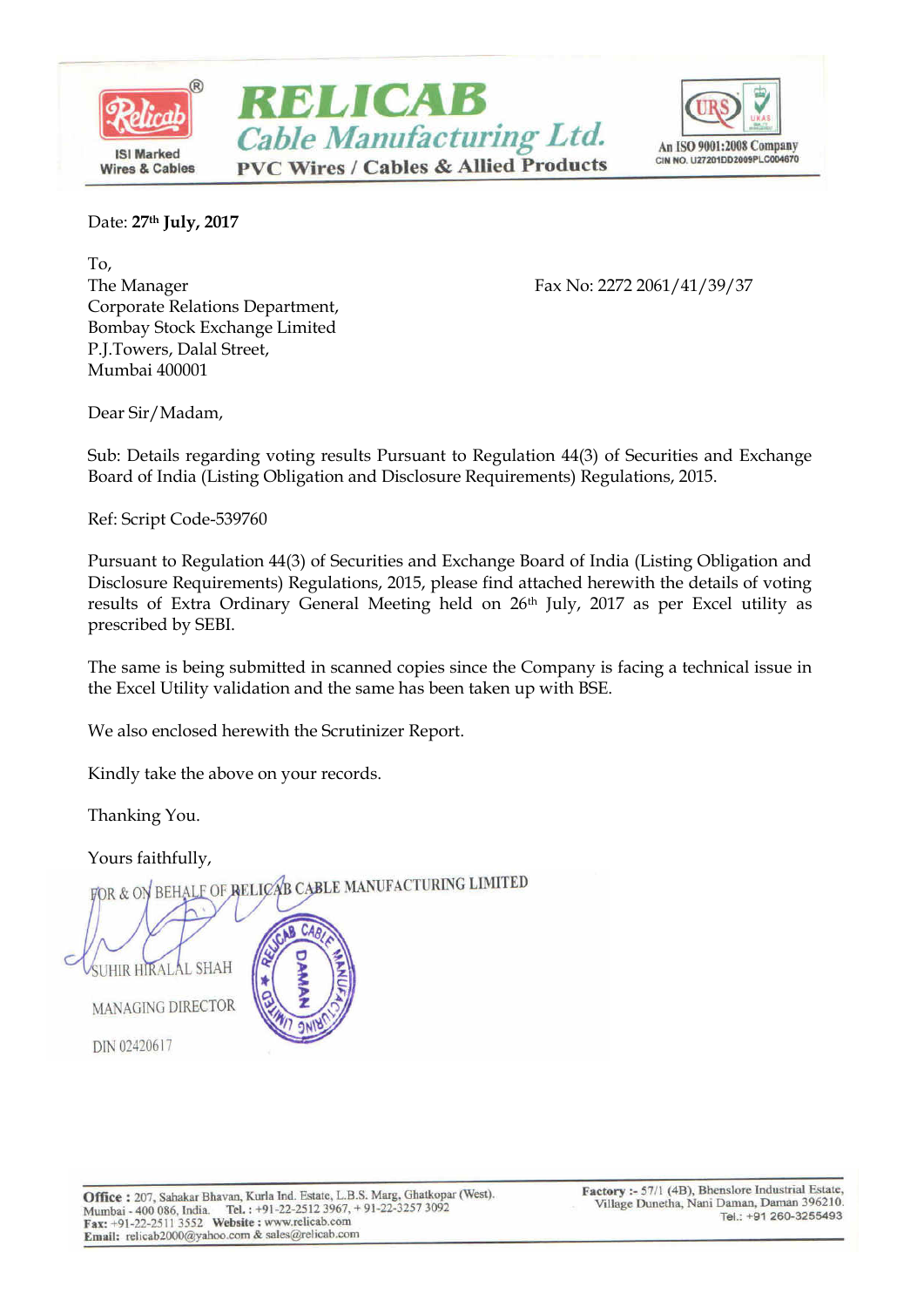#### **Mode of Voting: Ballot and E-voting**

### **Voting Results of the Agenda Items of Extra Ordinary General Meeting held on 26th July, 2017**

| <b>General information about company</b> |                             |  |  |
|------------------------------------------|-----------------------------|--|--|
| Scrip code                               | 539760                      |  |  |
| Name of the company                      | RELICAB CABLE MANUFACTURING |  |  |
|                                          | LIMITED                     |  |  |
| Type of meeting                          | EGM                         |  |  |
| Date of the meeting                      | 26-07-2017                  |  |  |
| Start time of the meeting                | 11:30 AM                    |  |  |
| End time of the meeting                  | 12:30 PM                    |  |  |

| <b>Voting results</b>                                                        |            |  |  |  |  |
|------------------------------------------------------------------------------|------------|--|--|--|--|
| Record date                                                                  | 19-07-2017 |  |  |  |  |
| Total number of shareholders on record date                                  | 37         |  |  |  |  |
| No. of shareholders present in the meeting either in person or through proxy |            |  |  |  |  |
| a) Promoters and Promoter group                                              | 7          |  |  |  |  |
| b) Public                                                                    | 0          |  |  |  |  |
| No. of shareholders attended the meeting through video conferencing          |            |  |  |  |  |
| a) Promoters and Promoter group                                              | 0          |  |  |  |  |
| b) Public                                                                    | 0          |  |  |  |  |
| No. of resolution passed in the meeting                                      | 3          |  |  |  |  |

FOR & ON BEHALF OF RELICAB CABLE MANUFACTURING LIMITED

SUHIR HIRALAL SHAH MANAGING DIRECTOR DIN 02420617

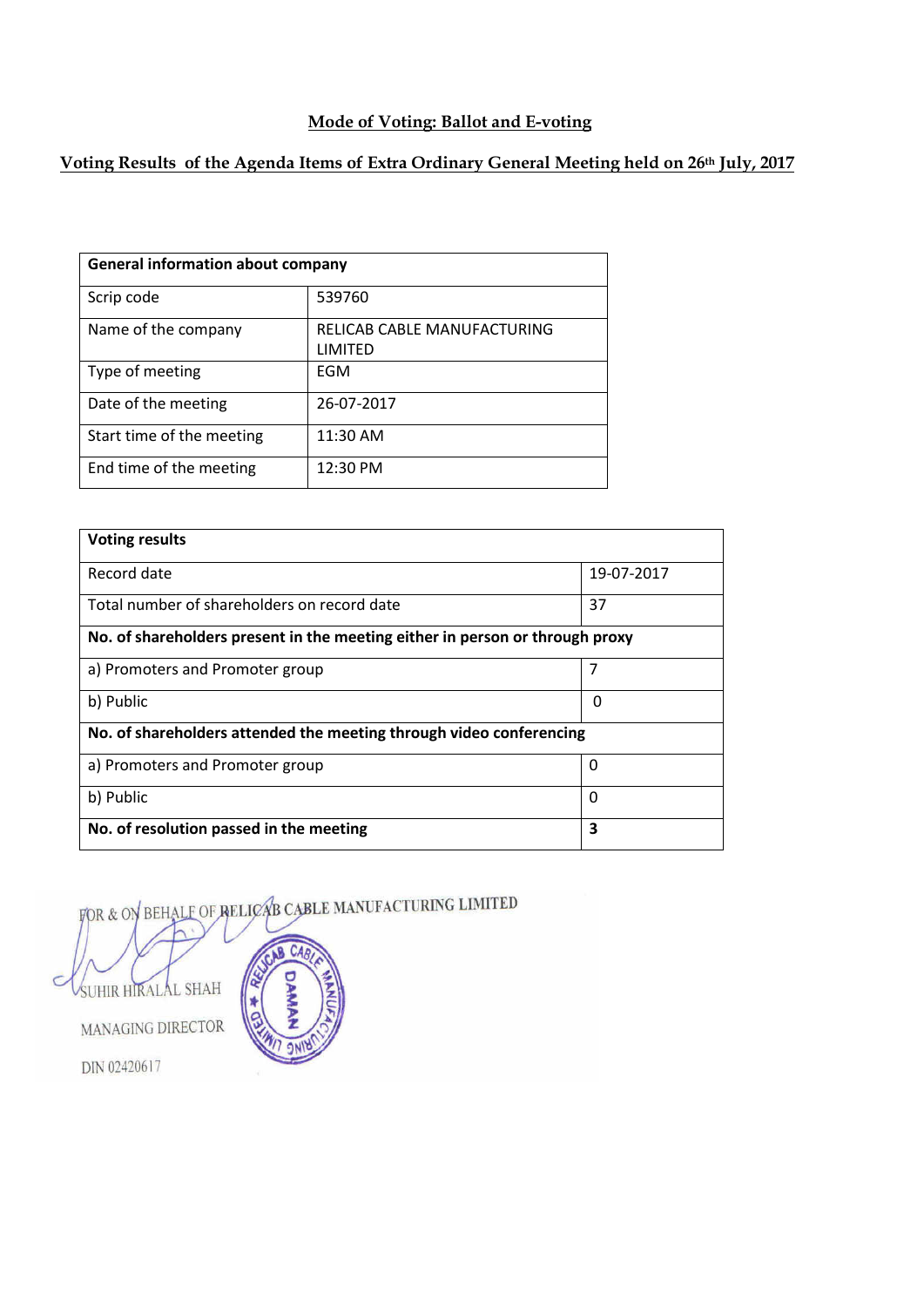| <b>Resolution (1)</b> |                                                  |         |             |                |                                         |                   |              |               |                |
|-----------------------|--------------------------------------------------|---------|-------------|----------------|-----------------------------------------|-------------------|--------------|---------------|----------------|
|                       | <b>Resolution required: (Ordinary / Special)</b> |         |             | Ordinary       |                                         |                   |              |               |                |
|                       | Whether promoter/promoter group are              |         |             | <b>No</b>      |                                         |                   |              |               |                |
|                       | interested in the agenda/resolution?             |         |             |                |                                         |                   |              |               |                |
|                       | <b>Description of resolution considered</b>      |         |             |                | Increase in Authorized Share Capital of |                   |              |               |                |
|                       |                                                  |         |             |                | the Company                             |                   |              |               |                |
| Categ                 | Mode of                                          | No. of  | No. of      | % of           | No. of                                  | No.               | % of         | % of          | <b>Invalid</b> |
| ory                   | voting                                           | shares  | votes       | Vote           | $votes - in$                            | of                | vote         | <b>Votes</b>  | <b>Votes</b>   |
|                       |                                                  | held    | polled      | S<br>polle     | favour                                  | vot<br>es         | s in<br>favo | against<br>on |                |
|                       |                                                  |         |             | d on           |                                         | $\qquad \qquad -$ | ur on        | votes         |                |
|                       |                                                  |         |             | outst          |                                         | aga               | vote         | polled        |                |
|                       |                                                  |         |             | andi           |                                         | inst              | $\sf s$      |               |                |
|                       |                                                  |         |             | ng             |                                         |                   | polle        |               |                |
|                       |                                                  |         |             | shar           |                                         |                   | d            |               |                |
|                       |                                                  | (1)     | (2)         | es<br>$(3)=$ [ | (4)                                     | (5)               | $(6)=$ [     | $(7) = [(5$   | (6)            |
|                       |                                                  |         |             | (2)/(          |                                         |                   | $(4)$ /      | $)/(2)]$ *    |                |
|                       |                                                  |         |             | $1)$ ]*1       |                                         |                   | $2)]*1$      | 100           |                |
|                       |                                                  |         |             | 00             |                                         |                   | 00           |               |                |
| Promo                 | <b>E-Voting</b>                                  | 2974530 | 2974530     | 100.           | 2974530                                 | $\mathbf 0$       | 100.         | 0.00          | $\mathbf 0$    |
| ter<br>and            | Poll                                             |         | $\mathbf 0$ | 0000<br>0.00   | $\mathbf 0$                             | $\mathbf 0$       | 00<br>0.00   | 0.00          | $\mathbf 0$    |
| Promo                 |                                                  |         |             | 00             |                                         |                   | 00           |               |                |
| ter                   | <b>Postal</b>                                    |         | $\mathbf 0$ | 0.00           | $\mathbf 0$                             | 0                 | 0.00         | 0.00          | $\mathbf 0$    |
| Group                 | <b>Ballot</b> (if                                |         |             | 00             |                                         |                   | 00           |               |                |
|                       | applicable)                                      |         |             |                |                                         |                   |              |               |                |
|                       | <b>Total</b>                                     | 2974530 | 2974530     | 100.           | 2974530                                 | $\mathbf 0$       | 100.         | 0.00          | $\mathbf 0$    |
| <b>Public</b>         | <b>E-Voting</b>                                  |         |             | 0000           |                                         |                   | 0000         |               |                |
|                       | Poll                                             |         |             |                |                                         |                   |              |               |                |
| Institu               |                                                  |         |             |                |                                         |                   |              |               |                |
| tions                 | <b>Postal</b>                                    |         |             |                |                                         |                   |              |               |                |
|                       | <b>Ballot</b> (if<br>applicable)                 |         |             |                |                                         |                   |              |               |                |
|                       | <b>Total</b>                                     |         |             |                |                                         |                   |              |               |                |
| <b>Public</b>         | E-Voting                                         | 1608000 | $\mathbf 0$ | 0.00           | $\mathbf 0$                             | $\mathbf 0$       | 0.00         | 0.00          | $\mathbf 0$    |
| - Non                 |                                                  |         |             | 00             |                                         |                   | 00           |               |                |
| Institu               | Poll                                             |         | $\mathbf 0$ | 0.00           | $\mathbf 0$                             | $\mathbf 0$       | 0.00         | 0.00          | $\mathbf 0$    |
| tions                 |                                                  |         |             | 00             |                                         |                   | $00\,$       |               |                |
|                       | Postal                                           |         | $\mathbf 0$ | 0.00           | $\mathbf 0$                             | $\mathbf 0$       | 0.00         | 0.00          | $\mathbf 0$    |
|                       | <b>Ballot</b> (if<br>applicable)                 |         |             | $00\,$         |                                         |                   | $00\,$       |               |                |
|                       | <b>Total</b>                                     | 1608000 | $\mathbf 0$ | 0.00           | $\mathbf 0$                             | 0                 | 0.00         | 0.00          | 0              |
|                       |                                                  |         |             | 00             |                                         |                   | $00\,$       |               |                |
| <b>Total</b>          | <b>Total</b>                                     | 4582530 | 2974530     | 64.9           | 2974530                                 | $\mathbf 0$       | 100.         | 0.00          | $\mathbf 0$    |
|                       |                                                  |         |             | 102            |                                         |                   | 0000         |               |                |

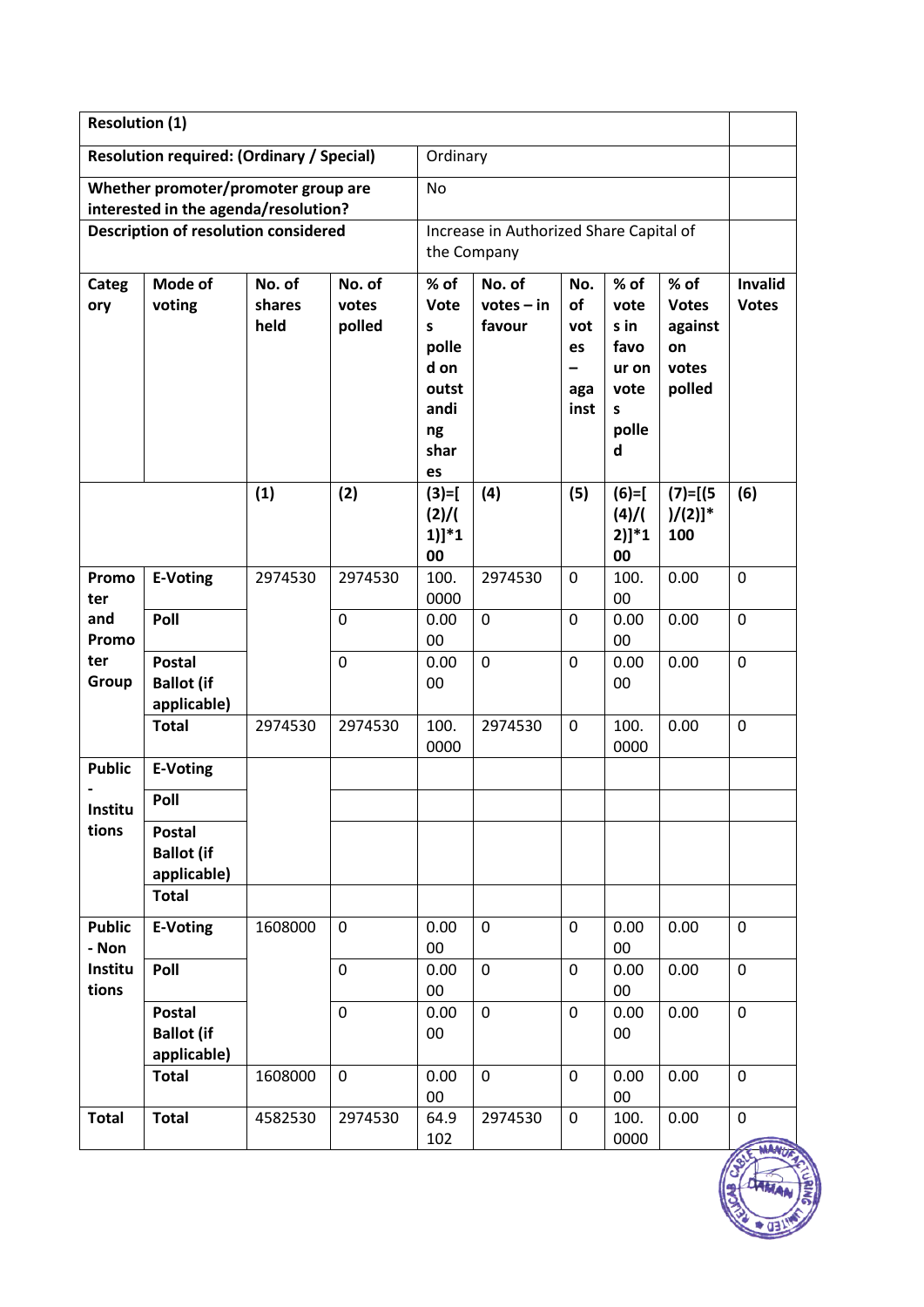| <b>Resolution (2)</b> |                                                  |         |             |                                 |              |                          |                       |                       |                |
|-----------------------|--------------------------------------------------|---------|-------------|---------------------------------|--------------|--------------------------|-----------------------|-----------------------|----------------|
|                       | <b>Resolution required: (Ordinary / Special)</b> |         |             | Special                         |              |                          |                       |                       |                |
|                       | Whether promoter/promoter group are              |         |             | <b>No</b>                       |              |                          |                       |                       |                |
|                       | interested in the agenda/resolution?             |         |             |                                 |              |                          |                       |                       |                |
|                       | <b>Description of resolution considered</b>      |         |             | Alteration of Capital Clause in |              |                          |                       |                       |                |
|                       |                                                  |         |             | Memorandum of Association       |              |                          |                       |                       |                |
| Categ                 | Mode of                                          | No. of  | No. of      | % of                            | No. of       | No.                      | % of                  | % of                  | <b>Invalid</b> |
| ory                   | voting                                           | shares  | votes       | <b>Vote</b>                     | $votes - in$ | of                       | vote                  | <b>Votes</b>          | <b>Votes</b>   |
|                       |                                                  | held    | polled      | S                               | favour       | vot                      | s in                  | against               |                |
|                       |                                                  |         |             | polle                           |              | es                       | favo                  | on                    |                |
|                       |                                                  |         |             | d on                            |              | $\overline{\phantom{0}}$ | ur on                 | votes                 |                |
|                       |                                                  |         |             | outst<br>andi                   |              | aga                      | vote                  | polled                |                |
|                       |                                                  |         |             | ng                              |              | inst                     | $\mathsf{s}$<br>polle |                       |                |
|                       |                                                  |         |             | shar                            |              |                          | d                     |                       |                |
|                       |                                                  |         |             | es                              |              |                          |                       |                       |                |
|                       |                                                  | (1)     | (2)         | $(3)=$                          | (4)          | (5)                      | $(6)=$                | $(7) = [(5$           | (6)            |
|                       |                                                  |         |             | (2)/(                           |              |                          | $(4)$ /               | $)/(2)]$ <sup>*</sup> |                |
|                       |                                                  |         |             | $1)$ ]*1                        |              |                          | $2)]*1$               | 100                   |                |
|                       |                                                  |         |             | 00                              |              |                          | 00                    |                       |                |
| Promo                 | <b>E-Voting</b>                                  | 2974530 | 2974530     | 100.                            | 2974530      | 0                        | 100.                  | 0.00                  | $\mathbf 0$    |
| ter<br>and            | Poll                                             |         | $\mathbf 0$ | 0000<br>0.00                    | $\mathbf 0$  | $\overline{0}$           | 00<br>0.00            | 0.00                  | $\mathbf 0$    |
| Promo                 |                                                  |         |             | 00                              |              |                          | 00                    |                       |                |
| ter                   | <b>Postal</b>                                    |         | $\mathbf 0$ | 0.00                            | $\mathbf 0$  | $\mathbf 0$              | 0.00                  | 0.00                  | $\mathbf 0$    |
| Group                 | <b>Ballot</b> (if                                |         |             | 00                              |              |                          | 00                    |                       |                |
|                       | applicable)                                      |         |             |                                 |              |                          |                       |                       |                |
|                       | <b>Total</b>                                     | 2974530 | 2974530     | 100.                            | 2974530      | $\mathbf 0$              | 100.                  | 0.00                  | $\mathbf 0$    |
|                       |                                                  |         |             | 0000                            |              |                          | 0000                  |                       |                |
| <b>Public</b>         | <b>E-Voting</b>                                  |         |             |                                 |              |                          |                       |                       |                |
| Institu               | Poll                                             |         |             |                                 |              |                          |                       |                       |                |
| tions                 | <b>Postal</b>                                    |         |             |                                 |              |                          |                       |                       |                |
|                       | <b>Ballot</b> (if                                |         |             |                                 |              |                          |                       |                       |                |
|                       | applicable)<br><b>Total</b>                      |         |             |                                 |              |                          |                       |                       |                |
|                       |                                                  |         |             |                                 |              |                          |                       |                       |                |
| <b>Public</b>         | <b>E-Voting</b>                                  | 1608000 | $\mathbf 0$ | 0.00                            | $\mathbf 0$  | $\mathbf 0$              | 0.00                  | 0.00                  | $\mathbf 0$    |
| - Non                 |                                                  |         |             | 00                              |              |                          | 00                    |                       |                |
| Institu               | Poll                                             |         | $\mathbf 0$ | 0.00                            | $\mathbf 0$  | $\mathbf 0$              | 0.00                  | 0.00                  | $\mathbf 0$    |
| tions                 | <b>Postal</b>                                    |         | $\mathbf 0$ | 00<br>0.00                      | $\mathbf 0$  | $\mathbf 0$              | 00<br>0.00            | 0.00                  | $\mathbf 0$    |
|                       | <b>Ballot</b> (if                                |         |             | 00                              |              |                          | 00                    |                       |                |
|                       | applicable)                                      |         |             |                                 |              |                          |                       |                       |                |
|                       | <b>Total</b>                                     | 1608000 | $\mathbf 0$ | 0.00                            | $\mathbf 0$  | $\mathbf 0$              | 0.00                  | 0.00                  | $\mathbf 0$    |
|                       |                                                  |         |             | $00\,$                          |              |                          | 00                    |                       |                |
| <b>Total</b>          | <b>Total</b>                                     | 4582530 | 2974530     | 64.9                            | 2974530      | $\mathbf 0$              | 100.                  | 0.00                  | $\mathbf 0$    |
|                       |                                                  |         |             | 102                             |              |                          | 0000                  |                       | <b>MANI</b>    |

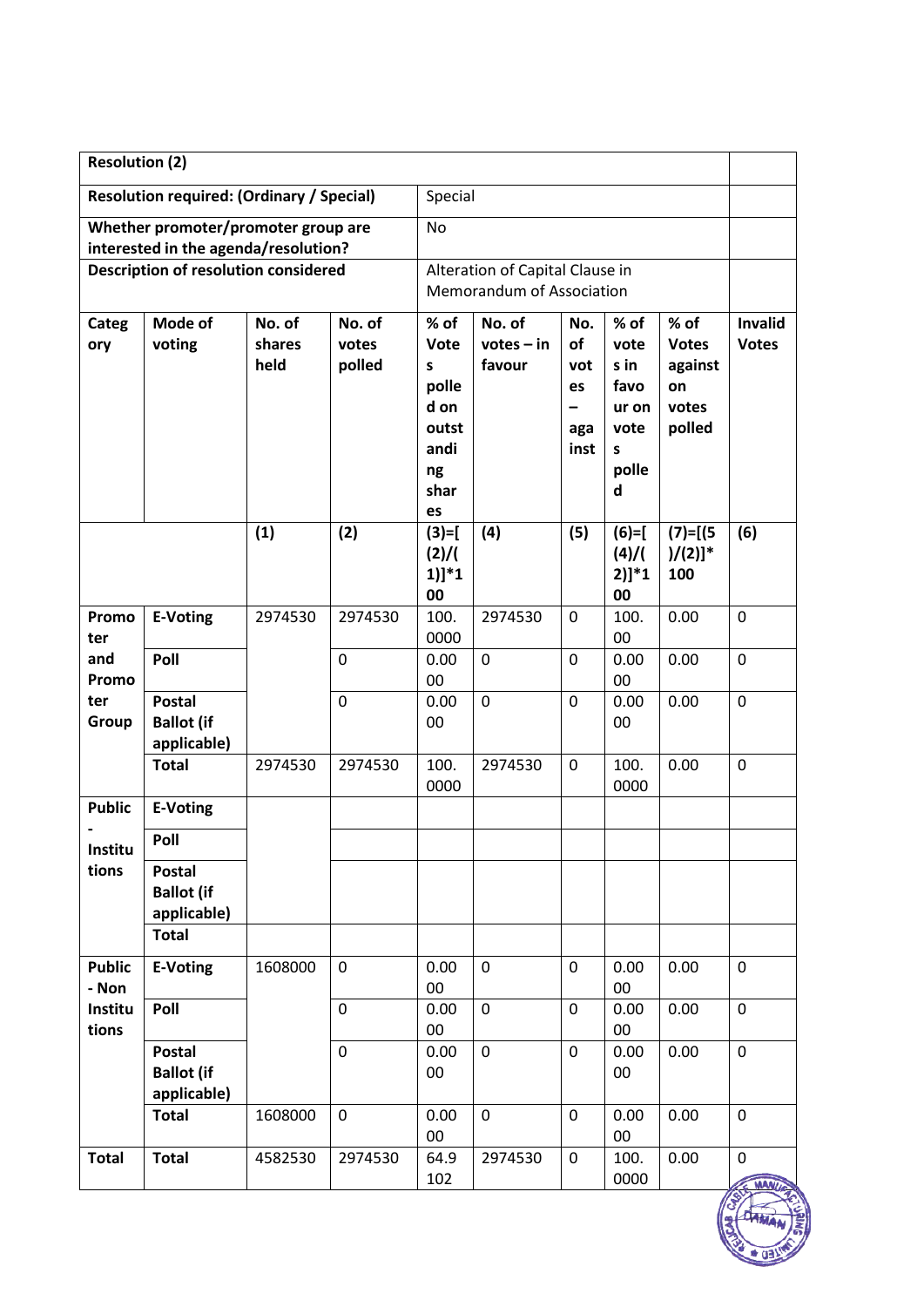| <b>Resolution (3)</b> |                                                  |                  |                 |                                    |                        |                |              |                       |                                |
|-----------------------|--------------------------------------------------|------------------|-----------------|------------------------------------|------------------------|----------------|--------------|-----------------------|--------------------------------|
|                       | <b>Resolution required: (Ordinary / Special)</b> |                  |                 | Special                            |                        |                |              |                       |                                |
|                       | Whether promoter/promoter group are              |                  |                 | <b>No</b>                          |                        |                |              |                       |                                |
|                       | interested in the agenda/resolution?             |                  |                 |                                    |                        |                |              |                       |                                |
|                       | <b>Description of resolution considered</b>      |                  |                 | Issue of 8,19,000 Equity Shares on |                        |                |              |                       |                                |
|                       |                                                  |                  |                 | <b>Preferential Basis</b>          |                        |                |              |                       |                                |
| Categ<br>ory          | Mode of<br>voting                                | No. of<br>shares | No. of<br>votes | % of<br>Vote                       | No. of<br>$votes - in$ | No.<br>of      | % of<br>vote | % of<br><b>Votes</b>  | <b>Invalid</b><br><b>Votes</b> |
|                       |                                                  | held             | polled          | S                                  | favour                 | vot            | s in         | against               |                                |
|                       |                                                  |                  |                 | polle                              |                        | es             | favo         | on                    |                                |
|                       |                                                  |                  |                 | d on                               |                        |                | ur on        | votes                 |                                |
|                       |                                                  |                  |                 | outst                              |                        | aga            | vote         | polled                |                                |
|                       |                                                  |                  |                 | andi                               |                        | inst           | S            |                       |                                |
|                       |                                                  |                  |                 | ng<br>shar                         |                        |                | polle<br>d   |                       |                                |
|                       |                                                  |                  |                 | es                                 |                        |                |              |                       |                                |
|                       |                                                  | (1)              | (2)             | $(3)=$ [                           | (4)                    | (5)            | $(6)=$       | $(7) = [(5$           | (6)                            |
|                       |                                                  |                  |                 | (2)/(                              |                        |                | $(4)$ /      | $)/(2)]$ <sup>*</sup> |                                |
|                       |                                                  |                  |                 | $1)$ ]*1                           |                        |                | $2)]*1$      | 100                   |                                |
|                       |                                                  |                  |                 | 00                                 |                        |                | 00           |                       |                                |
| Promo                 | <b>E-Voting</b>                                  | 2974530          | 2974530         | 100.                               | 2974530                | $\mathbf 0$    | 100.         | 0.00                  | 0                              |
| ter                   |                                                  |                  |                 | 0000                               |                        |                | 00           |                       |                                |
| and<br>Promo          | Poll                                             |                  | $\mathbf 0$     | 0.00<br>00                         | $\mathbf 0$            | $\mathbf 0$    | 0.00<br>00   | 0.00                  | $\mathbf 0$                    |
| ter                   | <b>Postal</b>                                    |                  | $\mathbf 0$     | 0.00                               | $\mathbf 0$            | $\overline{0}$ | 0.00         | 0.00                  | $\mathbf 0$                    |
| Group                 | <b>Ballot</b> (if                                |                  |                 | 00                                 |                        |                | 00           |                       |                                |
|                       | applicable)                                      |                  |                 |                                    |                        |                |              |                       |                                |
|                       | <b>Total</b>                                     | 2974530          | 2974530         | 100.                               | 2974530                | $\mathbf 0$    | 100.         | 0.00                  | $\mathbf 0$                    |
|                       |                                                  |                  |                 | 0000                               |                        |                | 0000         |                       |                                |
| <b>Public</b>         | <b>E-Voting</b>                                  |                  |                 |                                    |                        |                |              |                       |                                |
| Institu               | Poll                                             |                  |                 |                                    |                        |                |              |                       |                                |
| tions                 | <b>Postal</b>                                    |                  |                 |                                    |                        |                |              |                       |                                |
|                       | <b>Ballot (if</b>                                |                  |                 |                                    |                        |                |              |                       |                                |
|                       | applicable)                                      |                  |                 |                                    |                        |                |              |                       |                                |
|                       | <b>Total</b>                                     |                  |                 |                                    |                        |                |              |                       |                                |
| <b>Public</b>         | <b>E-Voting</b>                                  | 1608000          | $\mathbf 0$     | 0.00                               | $\mathbf 0$            | $\mathbf 0$    | 0.00         | 0.00                  | $\mathbf 0$                    |
| - Non                 |                                                  |                  |                 | $00\,$                             |                        |                | 00           |                       |                                |
| Institu               | Poll                                             |                  | $\mathbf 0$     | 0.00                               | 0                      | $\mathbf 0$    | 0.00         | 0.00                  | $\mathbf 0$                    |
| tions                 |                                                  |                  | $\mathbf 0$     | $00\,$<br>0.00                     | $\mathbf 0$            | $\mathbf 0$    | 00<br>0.00   | 0.00                  | $\mathbf 0$                    |
|                       | Postal<br><b>Ballot</b> (if                      |                  |                 | $00\,$                             |                        |                | 00           |                       |                                |
|                       | applicable)                                      |                  |                 |                                    |                        |                |              |                       |                                |
|                       | <b>Total</b>                                     | 1608000          | $\mathbf 0$     | 0.00                               | $\mathbf 0$            | $\mathbf 0$    | 0.00         | 0.00                  | $\mathbf 0$                    |
|                       |                                                  |                  |                 | $00\,$                             |                        |                | 00           |                       |                                |
| <b>Total</b>          | <b>Total</b>                                     | 4582530          | 2974530         | 64.9                               | 2974530                | $\mathbf 0$    | 100.         | 0.00                  | $\pmb{0}$                      |
|                       |                                                  |                  |                 | 102                                |                        |                | 0000         |                       | <b>MAM</b>                     |

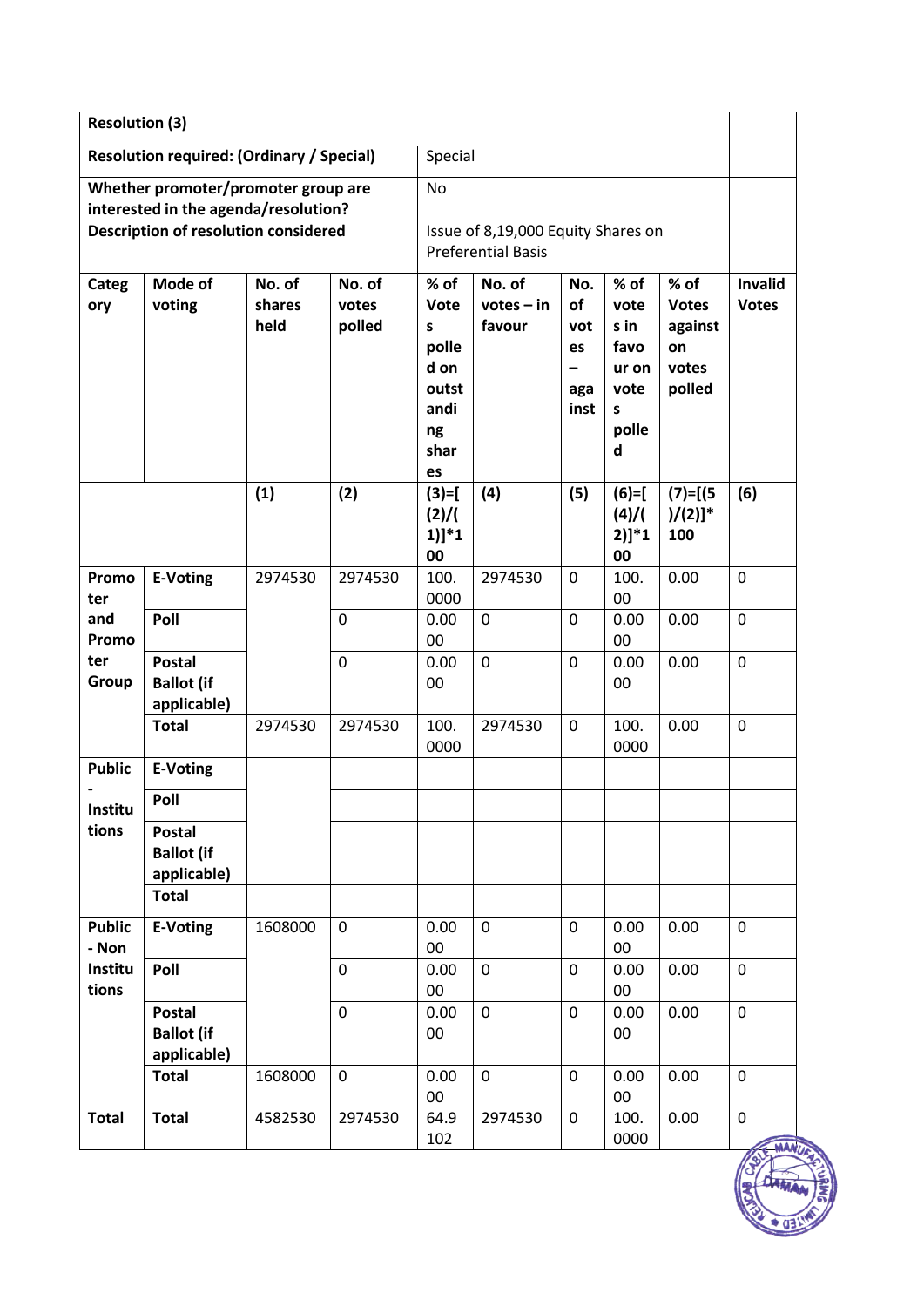## Combined Report of Scrutinizer on

## Remote E-Voting and Poll

# **M/S. RELICAB CABLE MANUFACTURING LIMITED**

## (L27201DD2009PLC004670)

**Scrutinizers: M/s. Shah Patel & Associates (Practising Company Secretaries)**  198/A, Jaya Niwas CHS, Jain Society, Sion West, Mumbai - 400 022 cs@spassociates.co *+91 9870670676/ +91 9769086522*

**1 Scrutinizer's Combined Report on Remote E-Voting and Poll of RELICAB CABLE MANUFACTURING LIMITED.**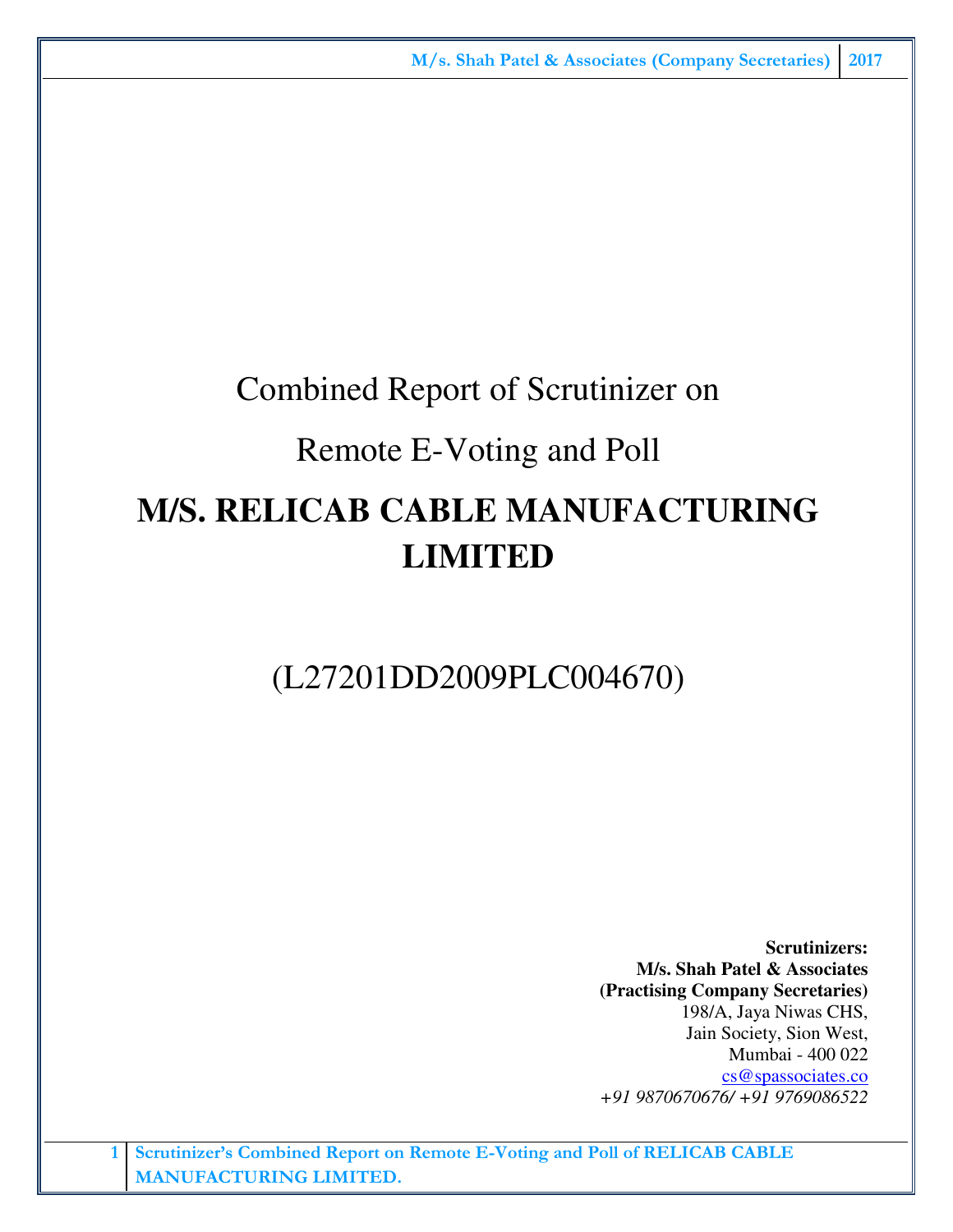27.07.2017

To, The Chairman **Relicab Cable Manufacturing Limited**  57/1, 4-B, Benslore Industrial Estate, Dunetha, Daman 396210 U.T.

**Ref** : Extra Ordinary General Meeting of the members of **RELICAB CABLE MANUFACTURING LIMITED** held on Wednesday, July 26, 2017 at 11.30 A.M. at 207, Sahakar Bhavan, Kurla Inds. Estate, L.B.S. Marg, Ghatkopar (West), Mumbai-400086

Dear Sir,

I, **Isha Shah, Practising Company Secretary, Partner of M/s. Shah Patel & Associates Company Secretaries, Mumbai**, was appointed as the Scrutinizer by:

- The Board of Directors of **M/s RELICAB CABLE MANUFACTURING LIMITED** vide resolution dated  $30<sup>th</sup>$  June, 2017, pursuant to Section 108 of the Companies Act, 2013 read with Rule 20(4)(ix) of the Companies (Management and Administration) Rules, 2014, for scrutinizing the process of remote e-voting held between July 22, 2017 (9:00 am) and July 25, 2017 (5:00 pm).
- The Chairman of the Extra Ordinary General Meeting (EOGM) for Poll under the provisions of Section 109 of the Companies Act, 2013 read with Rule 21 of the Companies (Management and Administration) Rules, 2014 on the Resolutions contained in the Notice of the Extra Ordinary General Meeting of the members of RELICAB CABLE MANUFACTURING LIMITED held on Wednesday, July 26, 2017 at 11.30 A.M. at 207, Sahakar Bhavan, Kurla Inds. Estate, L.B.S. Marg, Ghatkopar (West), Mumbai-400086

The Management of the Company assumes complete responsibility of ensuring compliance of Sections 108 & 109 of the Companies Act, 2013, read with Rules 20 & 21 of the Companies (Management and Administration) Rules, 2014 as may be necessary and the Listing Obligation Disclosure Requirements, 2015 relating to the remote e-voting and poll process.

The Notice dated June 30, 2017 for convening Extra Ordinary General Meeting (EOGM) of the Company along with the Explanatory Statement pursuant to Section 102 of the Companies Act, 2013 were sent to all the Shareholders through emails as made available by RTA and also had sent out the physical notices and relevant documents through courier in respect of the below mentioned resolutions to be passed at the said Extra Ordinary General Meeting of the Company. The Notice was also uploaded on the website of the company.

**2 Scrutinizer's Combined Report on Remote E-Voting and Poll of RELICAB CABLE MANUFACTURING LIMITED.**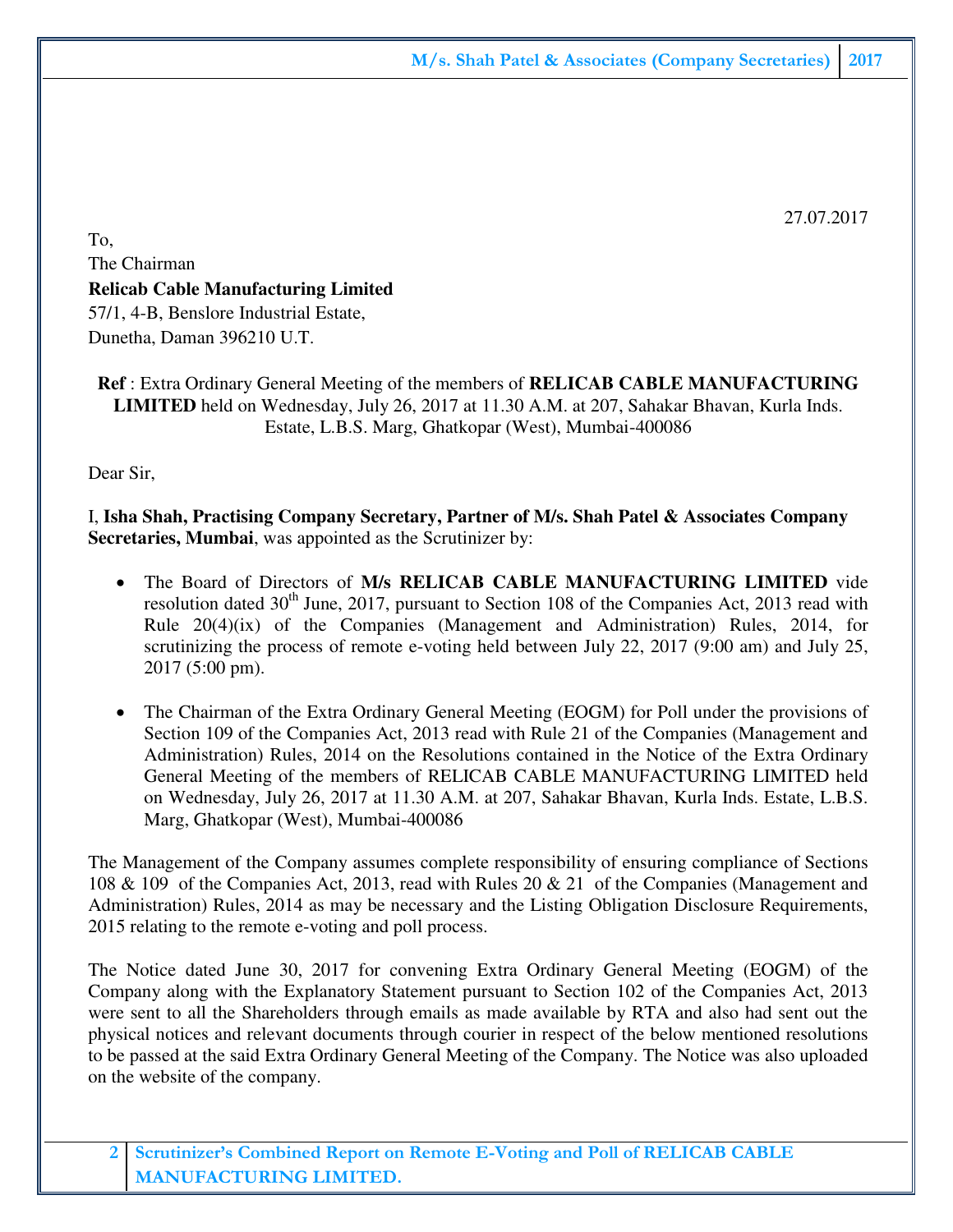#### Remote E-voting

- The Company had availed the e-voting facility offered by National Securities Depository Limited (NSDL) for conducting Remote E-voting by the Shareholders of the Company.
- The Shareholders of the Company holding shares as on the "cutoff" date **July 19, 2017** were entitled to vote on the proposed resolutions as set out at Item No's. 1 to 3 in the Notice of the EOGM of M/s RELICAB CABLE MANUFACTURING LIMITED.
- The voting period for remote E-voting remained open from 9.00 a.m. on  $22<sup>nd</sup>$  July, 2017 to 5.00 p.m. on  $25<sup>th</sup>$  July, 2017 and the National Securities Depository Limited (NSDL) e-voting platform was blocked thereafter and the votes cast under e-voting facility were then unblocked after the conclusion of the Extra Ordinary General Meeting in the presence of Mr. Swapneel Patel and Ms. Jinal Vora who are not in the employment of the Company.
- Only the Votes cast by Corporate/Institutional Members who have emailed the scanned certified true copy of Board Resolution/Power of Attorney/Authority letter etc at email ID isha@spassociates.co , evoting@nsdl.co.in or who have uploaded on the website of National Security Depository Limited (NSDL) i.e. https://www.evoting.nsdl.com have been considered valid.

#### Poll

- The Company has availed Poll facility from Sharex Dynamic India Private Limited, their Register and Share Transfer Agents for enabling the shareholders to vote at the EOGM Venue.
- After the time fixed for closing of the poll by the chairman, the ballot box kept for polling was locked in my presence.
- The locked ballot box were subsequently opened in my presence and witnessed by Mr. Swapneel Patel and Ms. Jinal Vora who are not in the employment of the Company and poll papers were diligently scrutinized.
- None of the shareholders present had opted for voting through poll since they had cast their vote through e-voting.
- The poll papers which were incomplete and/or which were otherwise found defective have been treated as invalid and kept separately.- Not Applicable

As a scrutinizer of the process, my responsibility is restricted to ensure the process to be carried on in fair manner and to report on the votes cast in 'Favour' and 'Against' the resolutions.

Based on the information furnished by M/s. Sharex Dynamic India Private Limited, the Company's Registrars and Share Transfer Agents, on the Poll conducted at the EOGM Venue and based on the data downloaded from the Official website of National Securities Depository Limited (NSDL) for the Remote E-voting process, we now submit a combined report on **Remote E-voting and Poll as understand**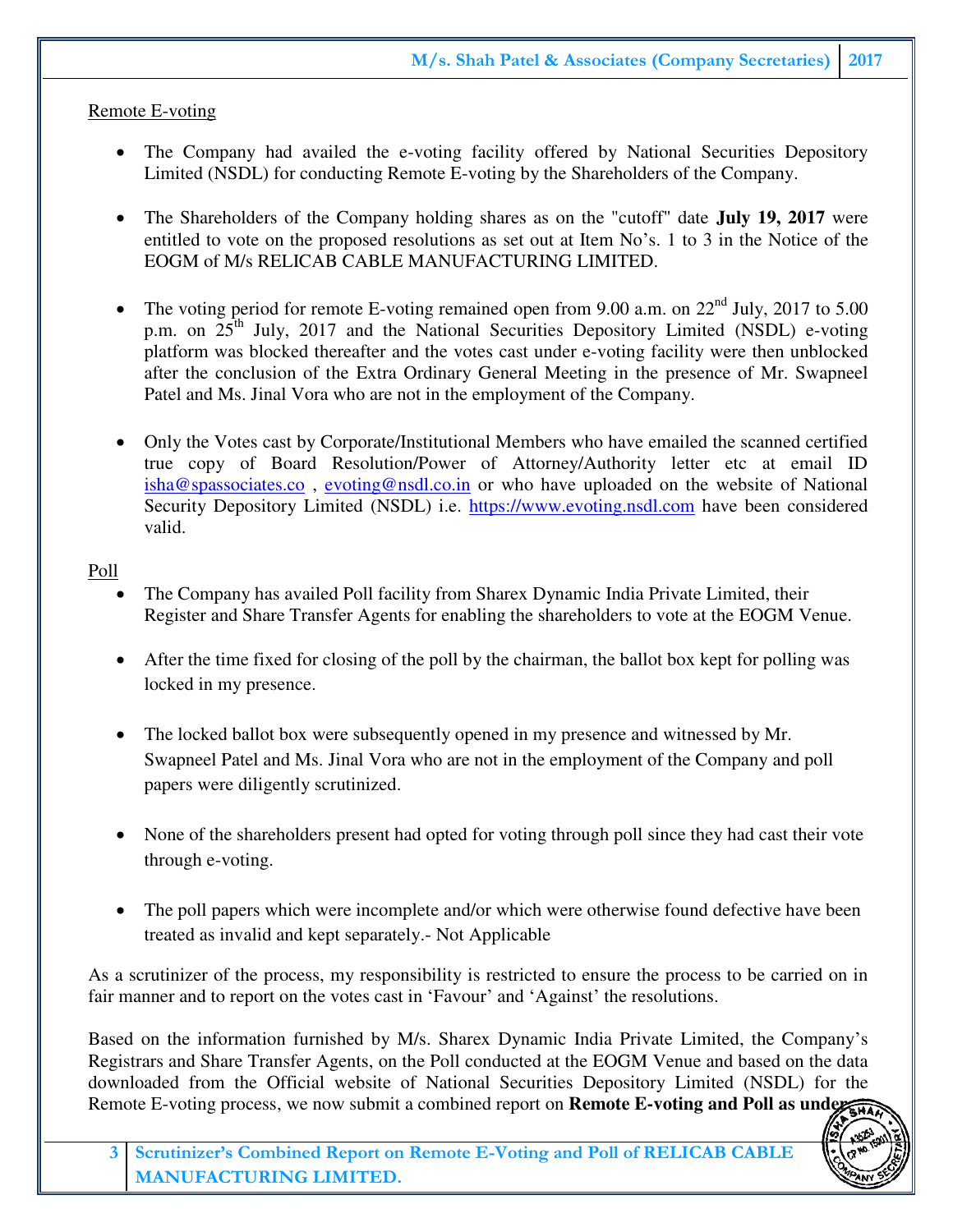| Item No 1. To increase Authorised Share Capital of the Company from INR 5 Crores to INR 5.50<br><b>Crores</b> |                                            |                                                                            |                         |
|---------------------------------------------------------------------------------------------------------------|--------------------------------------------|----------------------------------------------------------------------------|-------------------------|
|                                                                                                               | <b>Remote E-Voting.</b>                    |                                                                            |                         |
| Particulars                                                                                                   |                                            | Number of Members                                                          | Number of Equity Shares |
|                                                                                                               |                                            | who voted / Polled                                                         | $(N.V of Rs.10/- Each)$ |
| Total Votes received by Electronic means                                                                      |                                            | 7                                                                          | 29,74,530               |
| Less: Total Number of Invalid Votes                                                                           |                                            | $\boldsymbol{0}$                                                           |                         |
| Total Number of Valid Votes (A)                                                                               |                                            | 7                                                                          | 29,74,530               |
|                                                                                                               | Poll.                                      |                                                                            |                         |
| Particulars                                                                                                   |                                            | Number of Members                                                          | Number of Equity Shares |
|                                                                                                               |                                            | who voted / Polled                                                         | $(N.V of Rs.10/- Each)$ |
| Total Votes received by Poll                                                                                  |                                            | 0                                                                          | $_{0}$                  |
| Less: Total Number of Invalid Votes                                                                           |                                            | $\overline{0}$                                                             | 0                       |
| Total Number of Valid Votes (B)                                                                               |                                            | $\overline{0}$                                                             | $^{(1)}$                |
|                                                                                                               | <b>Remote E-Voting and Poll (Combined)</b> |                                                                            |                         |
| Particulars                                                                                                   |                                            | Number of Members                                                          | Number of Equity Shares |
|                                                                                                               |                                            | who voted / Polled<br>7                                                    | $(N.V of Rs.10/- Each)$ |
| Total Votes received by Electronic means and Poll<br>Less: Total Number of Invalid Votes                      |                                            | $\boldsymbol{0}$                                                           | 29,74,530               |
| Total Number of Valid Votes (A+B)                                                                             |                                            | $\overline{7}$                                                             | 29,74,530               |
| 1. Voted in Favour of the resolution:                                                                         |                                            |                                                                            |                         |
| Mode of Voting                                                                                                | Number of Members                          | Number of Equity                                                           | % of Total Number of    |
|                                                                                                               | who voted / Polled                         | <b>Shares</b>                                                              | Valid Votes Cast.       |
| Remote E-voting                                                                                               | 7                                          | 29,74,530                                                                  | 100.00                  |
| Poll                                                                                                          | $\boldsymbol{0}$                           | 0                                                                          |                         |
| <b>Combined (E-Voting &amp; Poll)</b>                                                                         | 7                                          | 29,74,530                                                                  | 100.00                  |
| 2. Voted in Against the resolution:                                                                           |                                            |                                                                            |                         |
| Mode of Voting                                                                                                | Number of Members                          | Number of Equity                                                           | % of Total Number of    |
|                                                                                                               | who voted / Polled                         | <b>Shares</b>                                                              | Valid Votes Cast.       |
| Remote E-voting                                                                                               | $\overline{0}$                             | $\overline{0}$                                                             | $\mathbf{0}$            |
| Poll                                                                                                          | 0                                          | 0                                                                          | 0                       |
| <b>Combined (E-Voting &amp; Poll)</b>                                                                         | $\bf{0}$                                   | $\boldsymbol{0}$                                                           | $\boldsymbol{0}$        |
| 3. Invalid Votes                                                                                              |                                            |                                                                            |                         |
|                                                                                                               | <b>Remote E-Voting.</b>                    |                                                                            |                         |
| <b>Reason for Invalidation</b>                                                                                |                                            | Number of Votes                                                            | Number of Shares        |
| Board Resolution/Power of Attorney/Authority letter                                                           |                                            | $\theta$                                                                   | 0                       |
| not Received                                                                                                  |                                            |                                                                            |                         |
| Total (I)                                                                                                     |                                            | $\overline{0}$                                                             | 0                       |
|                                                                                                               | Poll.                                      |                                                                            |                         |
| Already Exercised Remote E-Voting                                                                             |                                            | $\boldsymbol{0}$                                                           | $\boldsymbol{0}$        |
| Invalid Signature / Signature not Available                                                                   |                                            | $\Omega$                                                                   | 0                       |
| Not voted                                                                                                     |                                            | $\overline{0}$                                                             | 0                       |
| Total (II)                                                                                                    |                                            | $\boldsymbol{0}$                                                           |                         |
| Total (Combined) (I+II)                                                                                       |                                            | $\bf{0}$                                                                   |                         |
|                                                                                                               |                                            |                                                                            |                         |
| 4<br>ANITEA CTIDINC I IMITED                                                                                  |                                            | Scrutinizer's Combined Report on Remote E-Voting and Poll of RELICAB CABLE |                         |

**MANUFACTURING LIMITED.**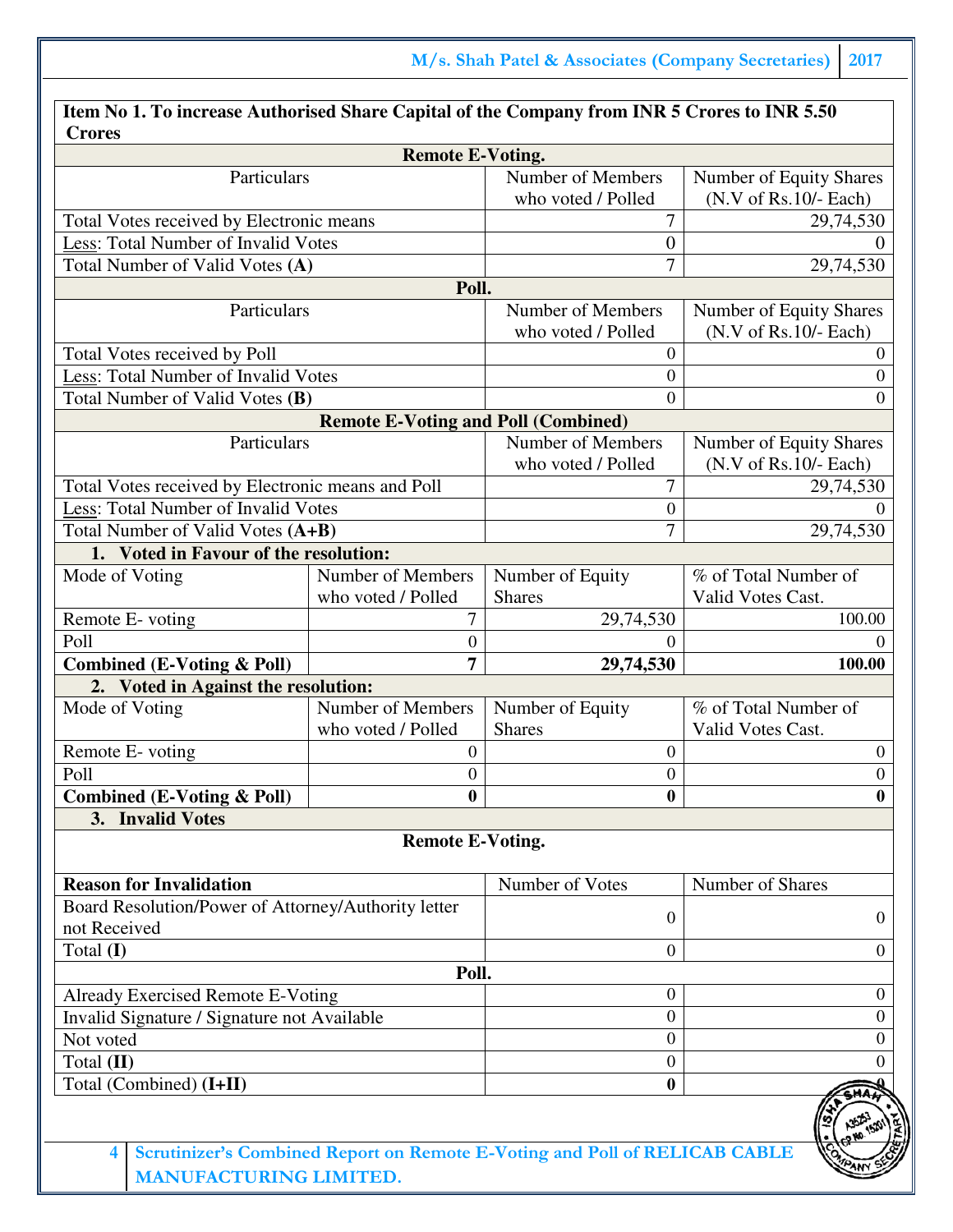**M/s. Shah Patel & Associates (Company Secretaries) 2017**

| Item No 2. To alter capital clause in Memorandum of Association |                                            |                                                                            |                         |
|-----------------------------------------------------------------|--------------------------------------------|----------------------------------------------------------------------------|-------------------------|
|                                                                 | <b>Remote E-Voting.</b>                    |                                                                            |                         |
| Particulars                                                     |                                            | Number of Members                                                          | Number of Equity Shares |
|                                                                 |                                            | who voted / Polled                                                         | $(N.V of Rs.10/- Each)$ |
| Total Votes received by Electronic means                        |                                            | 7                                                                          | 29,74,530               |
| Less: Total Number of Invalid Votes                             |                                            | $\boldsymbol{0}$                                                           |                         |
| Total Number of Valid Votes (A)                                 |                                            | $\overline{7}$                                                             | 29,74,530               |
|                                                                 | Poll.                                      |                                                                            |                         |
| Particulars                                                     |                                            | Number of Members                                                          | Number of Equity Shares |
|                                                                 |                                            | who voted / Polled                                                         | $(N.V of Rs.10/- Each)$ |
| Total Votes received by Poll                                    |                                            | $\boldsymbol{0}$                                                           | $\boldsymbol{0}$        |
| Less: Total Number of Invalid Votes                             |                                            | $\boldsymbol{0}$                                                           | $\boldsymbol{0}$        |
| Total Number of Valid Votes (B)                                 |                                            | $\boldsymbol{0}$                                                           | $\Omega$                |
|                                                                 | <b>Remote E-Voting and Poll (Combined)</b> |                                                                            |                         |
| Particulars                                                     |                                            | Number of Members                                                          | Number of Equity Shares |
|                                                                 |                                            | who voted / Polled                                                         | $(N.V of Rs.10/- Each)$ |
| Total Votes received by Electronic means and Poll               |                                            | 7                                                                          | 29,74,530               |
| Less: Total Number of Invalid Votes                             |                                            | $\boldsymbol{0}$                                                           |                         |
| Total Number of Valid Votes (A+B)                               |                                            | 7                                                                          | 29,74,530               |
| 4. Voted in Favour of the resolution:                           |                                            |                                                                            |                         |
| Mode of Voting                                                  | Number of Members                          | Number of Equity                                                           | % of Total Number of    |
|                                                                 | who voted / Polled                         | <b>Shares</b>                                                              | Valid Votes Cast.       |
| Remote E-voting                                                 | 7                                          | 29,74,530                                                                  | 100.00                  |
| Poll                                                            | $\boldsymbol{0}$                           | $\theta$                                                                   | $\Omega$                |
| <b>Combined (E-Voting &amp; Poll)</b>                           | 7                                          | 29,74,530                                                                  | 100.00                  |
| 5. Voted in Against the resolution:                             |                                            |                                                                            |                         |
| Mode of Voting                                                  | Number of Members                          | Number of Equity                                                           | % of Total Number of    |
|                                                                 | who voted / Polled                         | <b>Shares</b>                                                              | Valid Votes Cast.       |
| Remote E-voting                                                 | $\boldsymbol{0}$                           | $\boldsymbol{0}$                                                           | $\boldsymbol{0}$        |
| Poll                                                            | 0                                          | $\boldsymbol{0}$                                                           | $\boldsymbol{0}$        |
| <b>Combined (E-Voting &amp; Poll)</b>                           | 0                                          | $\boldsymbol{0}$                                                           | 0                       |
| <b>Invalid Votes</b><br>6.                                      |                                            |                                                                            |                         |
|                                                                 | <b>Remote E-Voting.</b>                    |                                                                            |                         |
|                                                                 |                                            |                                                                            |                         |
|                                                                 |                                            |                                                                            |                         |
| <b>Reason for Invalidation</b>                                  |                                            | Number of Votes                                                            | Number of Shares        |
| Board Resolution/Power of Attorney/Authority letter             |                                            | $\boldsymbol{0}$                                                           | $\overline{0}$          |
| not Received                                                    |                                            |                                                                            |                         |
| Total (I)                                                       |                                            | $\overline{0}$                                                             | $\overline{0}$          |
|                                                                 | Poll.                                      | $\boldsymbol{0}$                                                           | $\overline{0}$          |
| Already Exercised Remote E-Voting                               |                                            | $\overline{0}$                                                             | $\boldsymbol{0}$        |
| Invalid Signature / Signature not Available                     |                                            | $\boldsymbol{0}$                                                           | $\overline{0}$          |
| Not voted                                                       |                                            |                                                                            |                         |
| Total (II)                                                      |                                            | $\boldsymbol{0}$<br>$\bf{0}$                                               | $\mathbf{0}$            |
| Total (Combined) (I+II)                                         |                                            |                                                                            | 0                       |
|                                                                 |                                            |                                                                            |                         |
|                                                                 |                                            |                                                                            |                         |
| 5                                                               |                                            | Scrutinizer's Combined Report on Remote E-Voting and Poll of RELICAB CABLE |                         |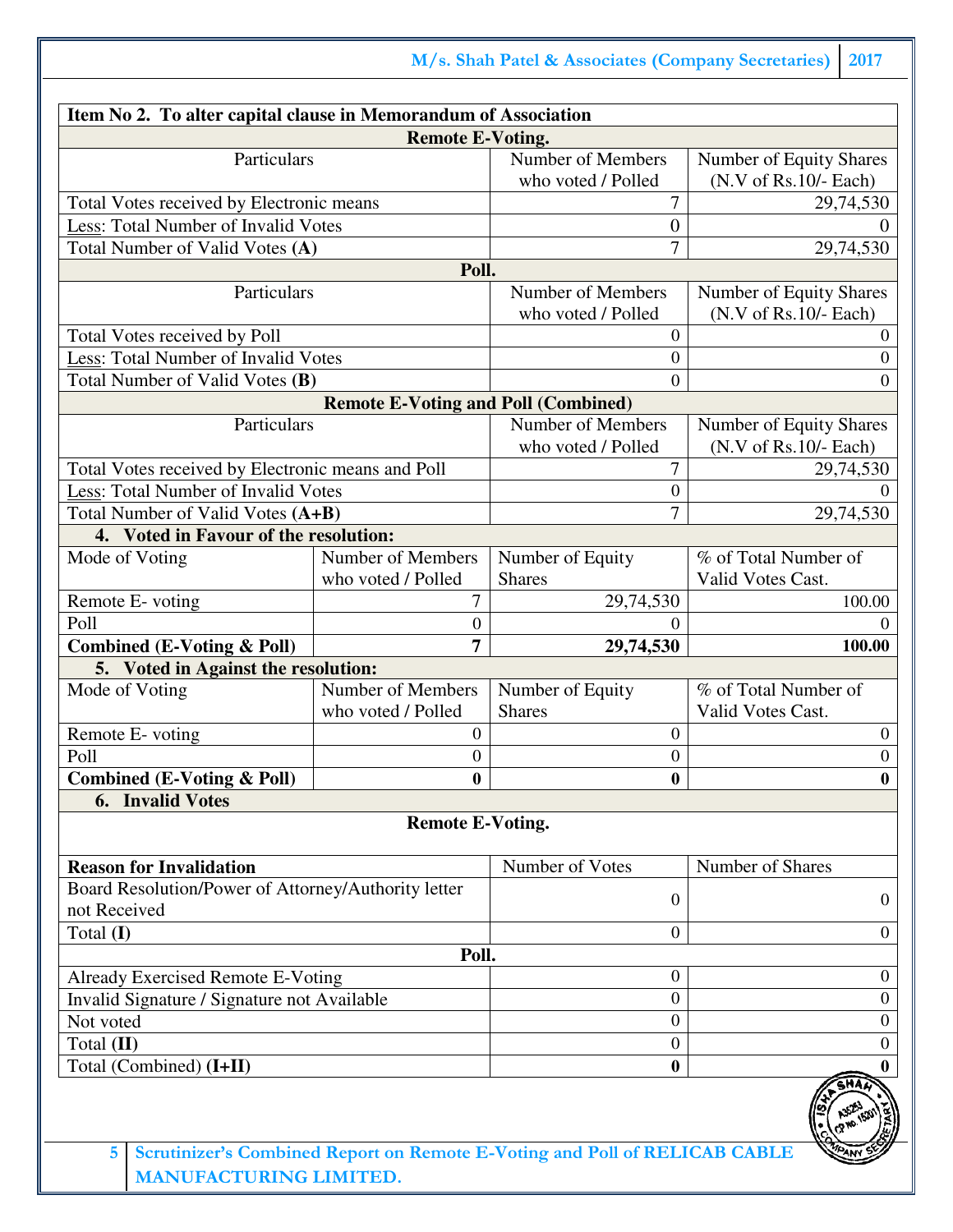**M/s. Shah Patel & Associates (Company Secretaries) 2017**

| Item No 3. To issue 8,19,000 Equity shares on Preferential Basis |                                            |                                                                            |                         |
|------------------------------------------------------------------|--------------------------------------------|----------------------------------------------------------------------------|-------------------------|
|                                                                  | <b>Remote E-Voting.</b>                    |                                                                            |                         |
| Particulars                                                      |                                            | Number of Members                                                          | Number of Equity Shares |
|                                                                  |                                            | who voted / Polled                                                         | $(N.V of Rs.10/- Each)$ |
| Total Votes received by Electronic means                         |                                            | 7                                                                          | 29,74,530               |
| Less: Total Number of Invalid Votes                              |                                            | $\boldsymbol{0}$                                                           |                         |
| Total Number of Valid Votes (A)                                  |                                            | 7                                                                          | 29,74,530               |
|                                                                  | Poll.                                      |                                                                            |                         |
| Particulars                                                      |                                            | Number of Members                                                          | Number of Equity Shares |
|                                                                  |                                            | who voted / Polled                                                         | $(N.V of Rs.10/- Each)$ |
| Total Votes received by Poll                                     |                                            | $\boldsymbol{0}$                                                           | $\mathbf{0}$            |
| Less: Total Number of Invalid Votes                              |                                            | $\boldsymbol{0}$                                                           | $\overline{0}$          |
| Total Number of Valid Votes (B)                                  |                                            | $\overline{0}$                                                             | $\theta$                |
|                                                                  | <b>Remote E-Voting and Poll (Combined)</b> |                                                                            |                         |
| Particulars                                                      |                                            | Number of Members                                                          | Number of Equity Shares |
|                                                                  |                                            | who voted / Polled                                                         | $(N.V of Rs.10/- Each)$ |
| Total Votes received by Electronic means and Poll                |                                            | 7                                                                          | 29,74,530               |
| Less: Total Number of Invalid Votes                              |                                            | $\boldsymbol{0}$                                                           |                         |
| Total Number of Valid Votes (A+B)                                |                                            | $\overline{7}$                                                             | 29,74,530               |
| 7. Voted in Favour of the resolution:                            |                                            |                                                                            |                         |
| Mode of Voting                                                   | Number of Members                          | Number of Equity                                                           | % of Total Number of    |
|                                                                  | who voted / Polled                         | <b>Shares</b>                                                              | Valid Votes Cast.       |
| Remote E-voting                                                  | 7                                          | 29,74,530                                                                  | 100.00                  |
| Poll                                                             | $\boldsymbol{0}$                           | $\Omega$                                                                   | $\Omega$                |
| <b>Combined (E-Voting &amp; Poll)</b>                            | 7                                          | 29,74,530                                                                  | 100.00                  |
| 8. Voted in Against the resolution:                              |                                            |                                                                            |                         |
| Mode of Voting                                                   | Number of Members                          | Number of Equity                                                           | % of Total Number of    |
|                                                                  | who voted / Polled                         | <b>Shares</b>                                                              | Valid Votes Cast.       |
| Remote E-voting                                                  | $\theta$                                   | $\boldsymbol{0}$                                                           | $\boldsymbol{0}$        |
| Poll                                                             | 0                                          | $\boldsymbol{0}$                                                           | $\boldsymbol{0}$        |
| Combined (E-Voting & Poll)                                       | 0                                          | $\bf{0}$                                                                   | 0                       |
| 9. Invalid Votes                                                 |                                            |                                                                            |                         |
|                                                                  |                                            |                                                                            |                         |
|                                                                  | <b>Remote E-Voting.</b>                    |                                                                            |                         |
|                                                                  |                                            |                                                                            |                         |
| <b>Reason for Invalidation</b>                                   |                                            | Number of Votes                                                            | Number of Shares        |
| Board Resolution/Power of Attorney/Authority letter              |                                            | $\boldsymbol{0}$                                                           | $\overline{0}$          |
| not Received                                                     |                                            |                                                                            |                         |
| Total (I)                                                        |                                            | $\overline{0}$                                                             | $\overline{0}$          |
|                                                                  | Poll.                                      |                                                                            |                         |
| Already Exercised Remote E-Voting                                |                                            | $\boldsymbol{0}$                                                           | $\boldsymbol{0}$        |
| Invalid Signature / Signature not Available                      |                                            | $\boldsymbol{0}$                                                           | $\boldsymbol{0}$        |
| Not voted                                                        |                                            | $\boldsymbol{0}$                                                           | $\boldsymbol{0}$        |
| Total (II)                                                       |                                            | $\boldsymbol{0}$                                                           | $\overline{0}$          |
| Total (Combined) (I+II)                                          |                                            | $\bf{0}$                                                                   | $\bf{0}$                |
|                                                                  |                                            |                                                                            |                         |
|                                                                  |                                            |                                                                            |                         |
| 6                                                                |                                            | Scrutinizer's Combined Report on Remote E-Voting and Poll of RELICAB CABLE |                         |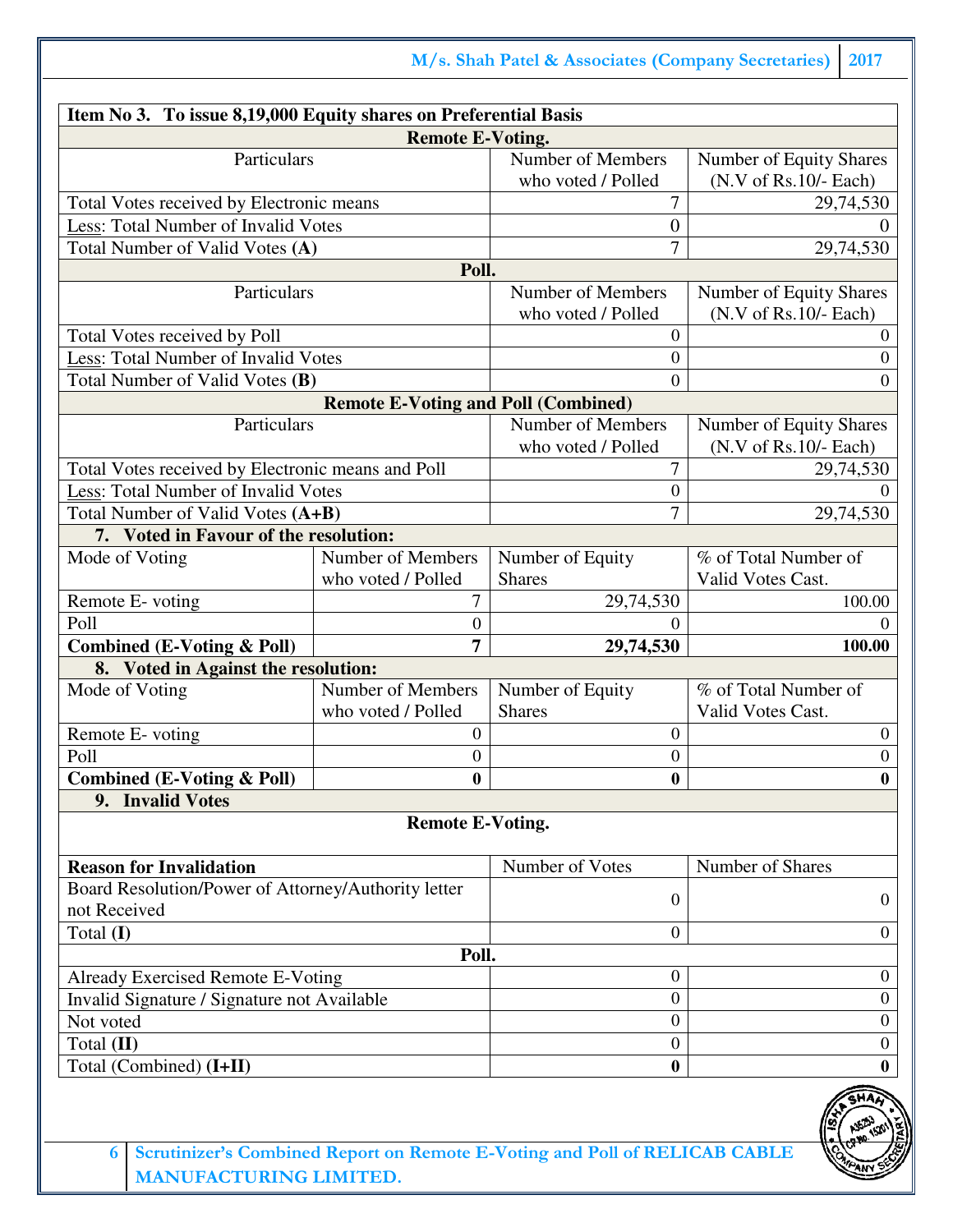- In cases where Votes are casted in both, Remote E-voting and Poll at the EOGM, only the votes casted in E-voting are taken into account in respect of such shareholder.
- The aforesaid combined report is computed on the basis of Acceptance and Rejection as annexed herewith, which forms an integral part of this Report.
- A Compact Disc (CD) containing a list of equity shareholders who voted **"FOR"/ "AGAINST"** and those whose votes were declared invalid for each resolution is enclosed herewith.
- The relevant records relating to remote E- Voting and Poll were sealed and handed over to **Mr. Suhir Shah,** authorized by the Board for safe keeping.
- The Register, all other papers and relevant records relating to electronic voting shall remain in our safe custody until the Chairman considers, approves and signs the Minutes of the aforesaid Extra Ordinary General Meeting after which the same will be handed over to the Company for safe keeping.
- You may accordingly declare the result of voting.

Thanking you, Yours faithfully, For M/s. Shah Patel & Associates (Company Segretaries) Name of Partner: Isha Shah

Membership No: 35253 COP No: 15201

Date : 27.07.2017 Place : Mumbai.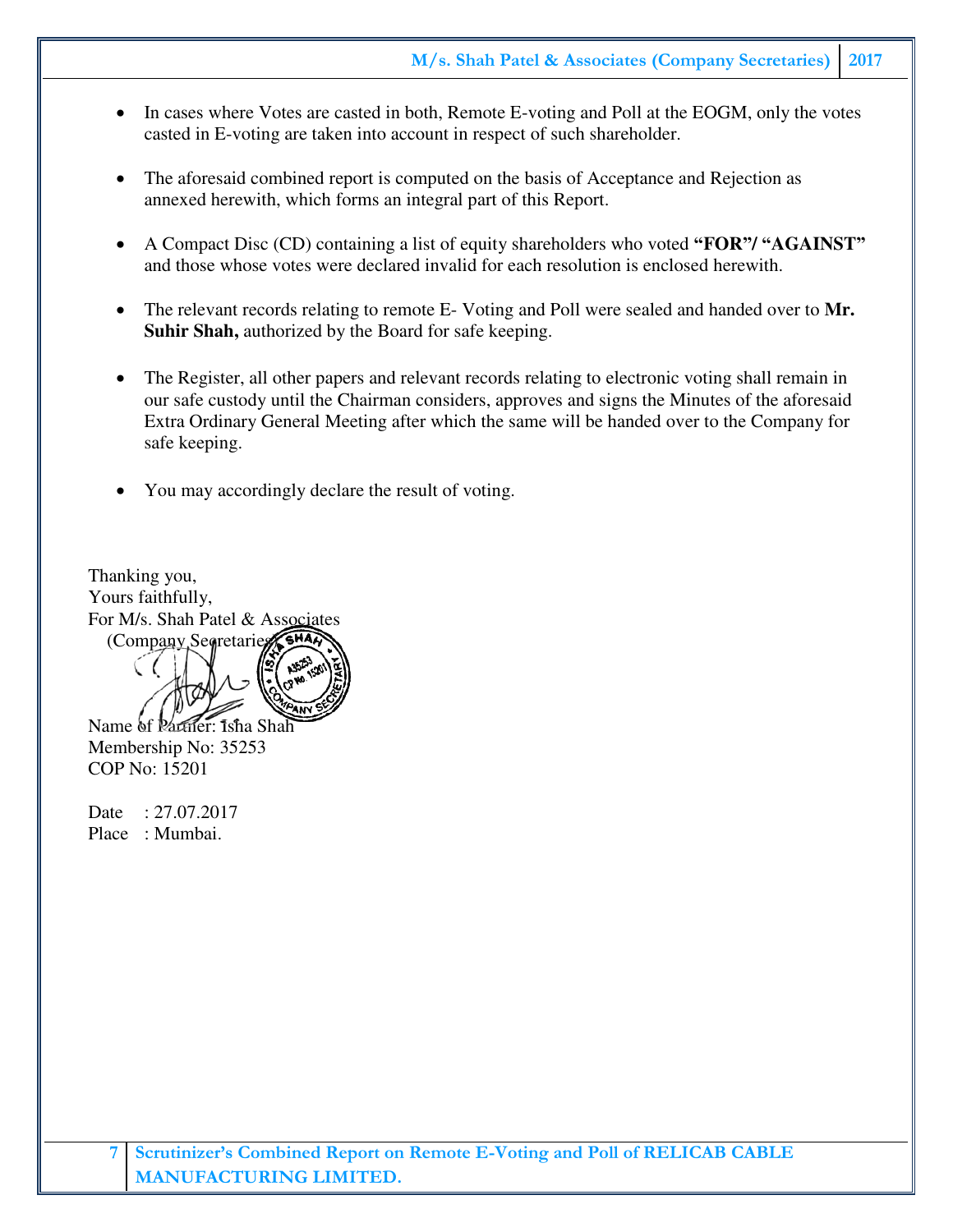#### **Annexure**

#### **A. Basis of Acceptance**

#### **I. Physical Polling Papers.**

- 1. The assent or dissent has been given by any other mark, the Poll Paper has been considered.
- 2. Where the Joint shareholder(s) has/ have signed the Poll Paper instead of first named shareholder; the Vote(s) cast by the joint named shareholders has/have been considered.
- 3. Shareholder has assented or dissented without mentioning the number of shares, the entire shareholding has been considered.
- 4. Shareholder has voted for less number of shares than his actual Shareholding, the number of shares (votes) indicated/cast has been considered.
- 5. Shareholder has voted for more than his actual shareholding, the actual shareholding has been considered.
- 6. If the Shareholder has voted both in e-Voting and Poll, then Voting done through e-Voting has been considered and Voting done through Poll has been treated as Invalid.

#### **II. Voting through Electronic Mode (Remote E-Voting).**

1. Member has voted only through e-voting i,e. electronic mode.

#### **B. Basis of Rejection**

#### **I. Physical Polling Papers.**

- 1. Shareholder has not put any mark on either assent or dissent.
- 2. Poll paper is not signed.
- 3. Specimen signature of the shareholder with the Registrar and Share Transfer Agent differs with that of the signature in the Poll Papers.
- 4. The specimen signature of the beneficial owner is not provided to the Registrar and Share Transfer Agent by the Depositories and consequently there is no way to verify the signature with the specimen.
- 5. Shareholder has put tick mark for both assent and dissent without indicating number of shares.